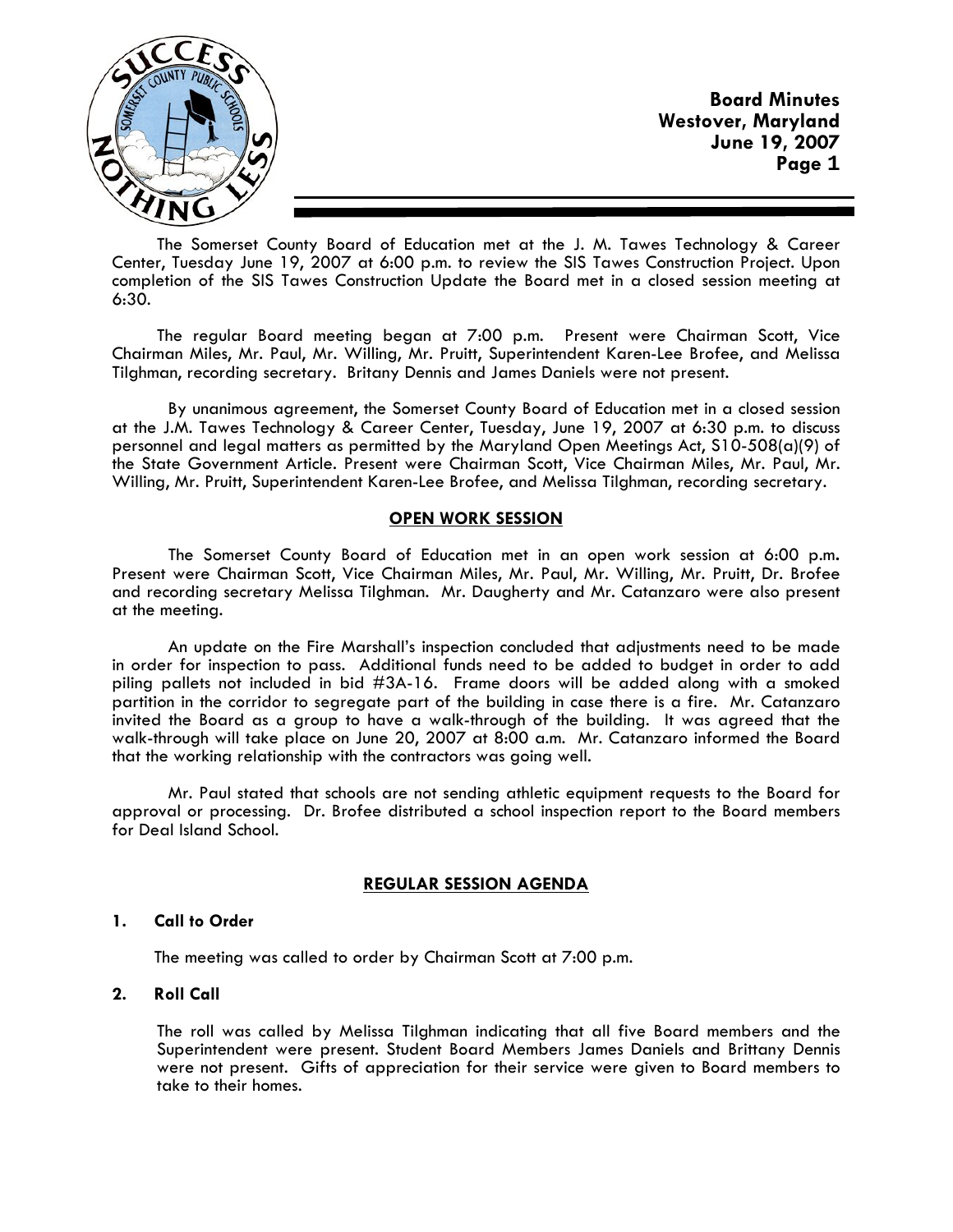### **3. Declaration of Quorum**

Chairman Scott declared a quorum to be present.

#### **4. Pledge of Allegiance**

Chairman Scott led the Board in the Pledge of Allegiance.

#### **5. Approval of Minutes**

 A motion was called for by Chairman Scott, moved by Mr. Willing and seconded by Vice Chairman Miles to approve the minutes of May 15, 2007. The vote was unanimous.

#### **6. Adoption of Agenda**

 Dr. Brofee asked to make two additions to the agenda. They were the request for additional athletic equipment for CHS and permission to advertise for new bus route #75. A motion was called for by Chairman Scott, moved by Mr. Willing and seconded by Vice Chairman Miles to adopt the amended agenda. The vote was unanimous with all Board members in agreement.

### **7. Public Participation**

Pat Carson spoke to the Board on her perspective of the ineffectiveness of the Attendance and Grading Policies. She voiced her concern that students were missing more days because they are allowed to make up the days and they are allowed to make up the work. Ms. Carson believes that the policies are not being followed and students are not being held accountable or experiencing negative consequences. Mr. Paul stated that the policy has been revised over seven times and that something needs to be done.

Christy Taylor, on behalf of the Parent Advisory Committee spoke to the Board with student transportation concerns. Students are being dropped off at their schools before teachers are required to be there. Students are being left by their bus and remain at school from 2:30 – 3:00 p.m. The PAC group also provided the Board with a proposal requesting changes to the Athletic Program.

#### **8. Student Board Members' Report and Recognition of Service**

James Daniels and Brittany Dennis were not present to provide a report at the Board meeting.

### **9. United Way**

Mr. Bloodsworth introduced United Way representative, Chris Reed. Plaques were distributed to each participating school and reported that we exceeded our set goal and raised \$6,234.00.

### **10. Public Relations Report**

Vicki Nelson presented a highlighting public relations report. She reported on selected activities and happenings in the schools. Princess Anne Elementary and Somerset Intermediate Schools were given the "BEST FOOT FORWARD" awards and the community luncheon held at Tawes was a success.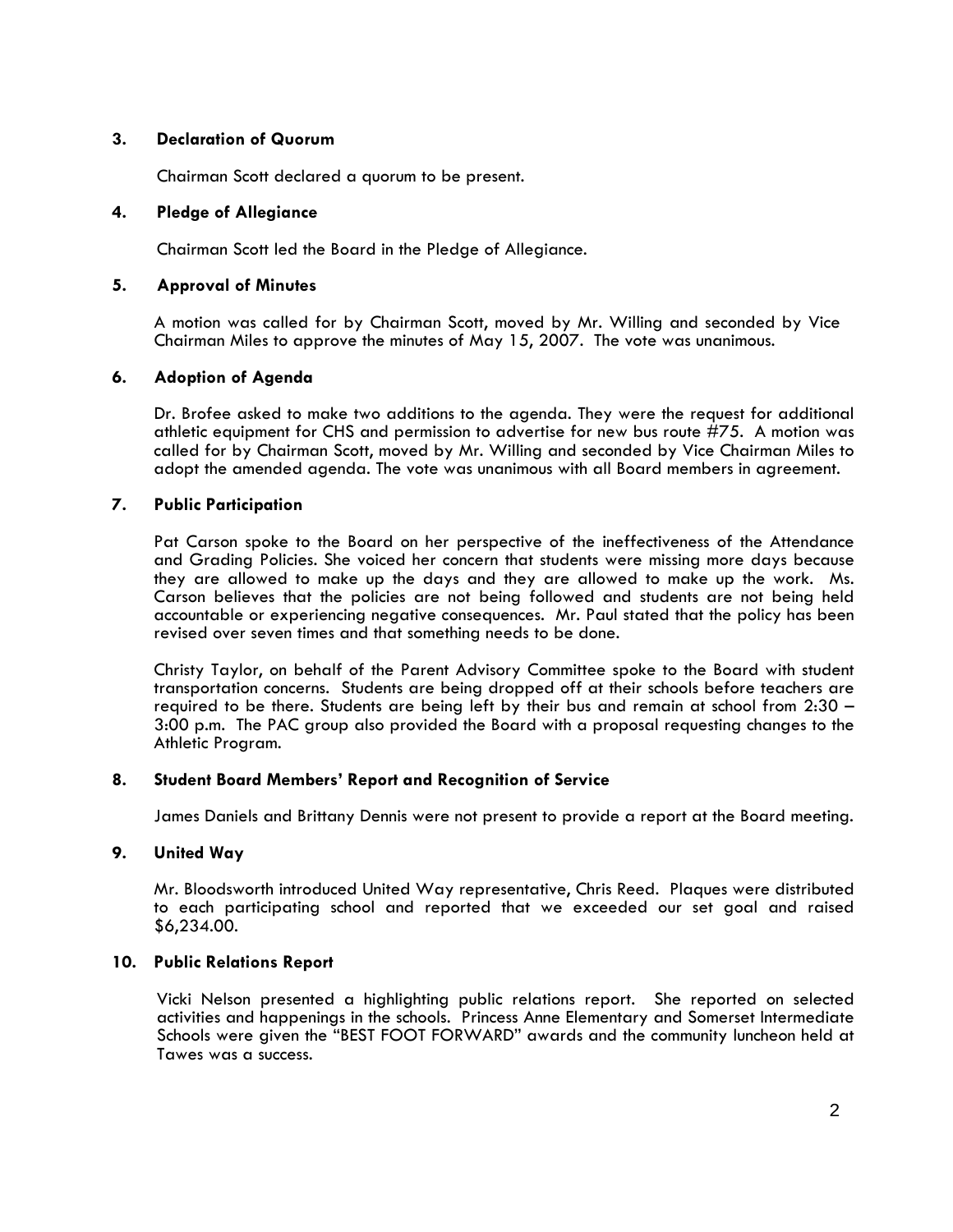### **11. Voyager Afterschool Program**

Sharon Daniels reported that the Voyager Afterschool Program was a success. This program offers afterschool tutoring, study hall, and enrichment activities for over 218 students for 2  $\frac{1}{2}$ hours a day. The onsite groups are Princess Anne and Greenwood Elementary Schools.

### **12. Elementary Summer Reading Program**

Lisa Forbush presented a program outline of the Summer Reading Program showing that the Summer Reading Program is for K-2 students and is being held Mon. – Fri. from 8:00 a.m. to 12:00 p.m. There are a total of a 100+ students who have enrolled in the program so far.

# **13. Woodson Elementary School Report**

Ms. Dean reported that it has been an emotional year for the students at Woodson. There have been several mishaps, tragedies and major changes during the year. PBIS incentives have been offered to encourage students to do their best. Woodson also held a pajama day. The 1st graders raised the most money and as a reward they were allowed to throw soaked sponges and cake on Ms. Dean. Over 4,000 community service hours were accumulated. Ms. Dean was thanked by Chairman Scott.

# **14. Somerset County Course Addition**

A motion was called for by Chairman Scott, moved by Mr. Pruitt and seconded by Vice Chairman Miles to approve Ms. Josenhans's request to add an ensemble course to the curriculum. A new teacher will be hired to teach this course. The vote was unanimous. Mr. Paul questioned the courses ability to weave into the Gifted and Talented Program.

### **15. Old Business**

### **A. Facilities and Transportation**

1. Change Order Request

A motion was called for by Chairman Scott, moved by Mr. Willing and seconded by Mr. Pruitt to approve change order requests for 6A.04, the adding of smoked partitions and 3A.16, the adding of additional foot pilings to the Somerset Intermediate School. The vote was unanimous.

### **16. New Business**

### **A. Facilities and Transportation**

1. Marion Sarah Peyton Facilities

Upon the recommendation of the Superintendent, Mr. Pruitt moved and Mr. Willing seconded to approve Dr. Brofee's request to continue research on moving Conal Turner's Adult Education Program, Rodger Daugherty's Department, and Jim Webster's Alternative School to the Marion Sarah Peyton Facilities. The vote was unanimous.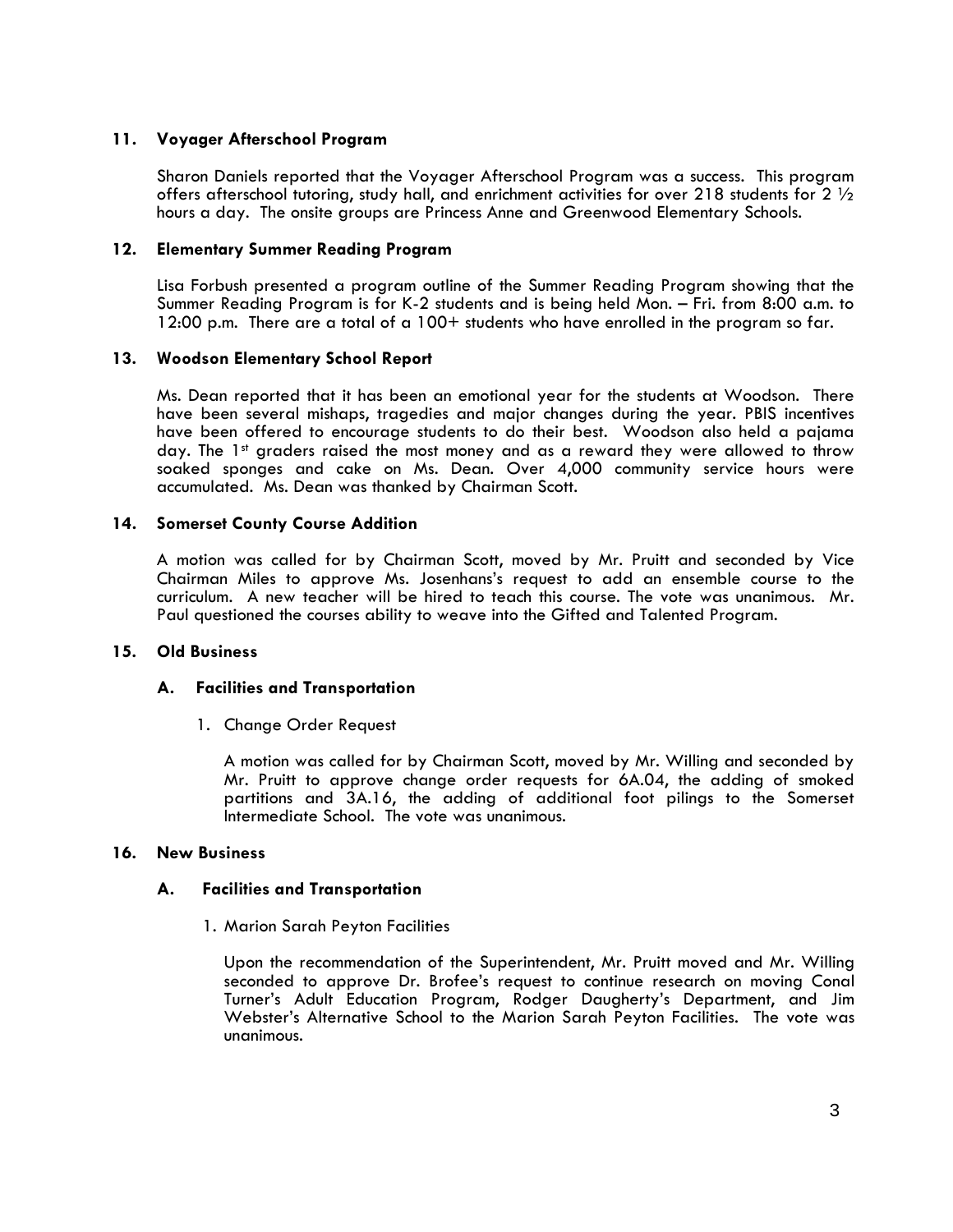This change is needed as the Adult Education Programs have expanded and more space is needed. Mr. Turner feels this will be a more central location for the Adult Education clients. Much needed space has also called for the move of Mr. Webster's ALC and Why Try Programs. The business classes at the two high schools will move to Tawes as they are CTE courses. Mr. Bloodsworth explained that Technology is outweighing business classes and Insurance, Investment, and Marketing subjects are not being taught to students. Mr. Daugherty explained that the Voyager Program will be moving to MSP which will cause for the restoration of computers, wiring, telephones and security systems.

 Mr. Paul questioned the savings of utilizing MSP. Dr. Brofee explained that the building is not being opened as a school and that parents requested the move of the ALC program from the CTE Programs. The amount of space at the school will allow for a permanent ALC program. Also with the building being used it should reduce the vandalism of the facility.

2. Approval of Substitute Bus Driver

Upon the recommendation of the Superintendent, Mr. Willing moved and Vice Chairman Miles seconded to approve Mr. Daugherty's request to train Arthur Sparkman as a new substitute bus driver. The vote was unanimous.

3. ESMEC Energy Consortium Cost Avoidance Report Mr. Daugherty presented a breakdown of savings by using the ESMEC Energy Consortium compared to getting bids. Mr. Paul questioned the status of the solar energy feasibility study. Mr. Daugherty informed the Board that the individuals are doing more research and will provide a report when research is complete.

4. Approval of the Education Facilities Master Plan

Upon recommendation of the Superintendent, Mr. Paul moved and Mr. Pruitt seconded, to approve the Educational Facilities Master Plan. The vote was unanimous with all Board members in agreement.

5. Request for additional CHS Athletic Equipment

A motion was called for by Chairman Scott moved by Vice Chairman Miles and seconded by Mr. Willing to approve Mr. Daugherty's request to purchase additional equipment for Crisfield High School. The vote was unanimous.

6. Permission to Advertise New Bus Routes

Upon recommendation of the Superintendent, Mr. Willing moved and Mr. Paul seconded to approve Mr. Daugherty's request to advertise the new bus route #70. The vote was unanimous.

A motion was called for by Chairman Scott, moved by Mr. Willing and seconded by Vice Chairman Miles to have open advertisement for the new route #75. A van will also be purchased to use for truancy and small sports trips. This route will be a five year commitment. The vote was unanimous.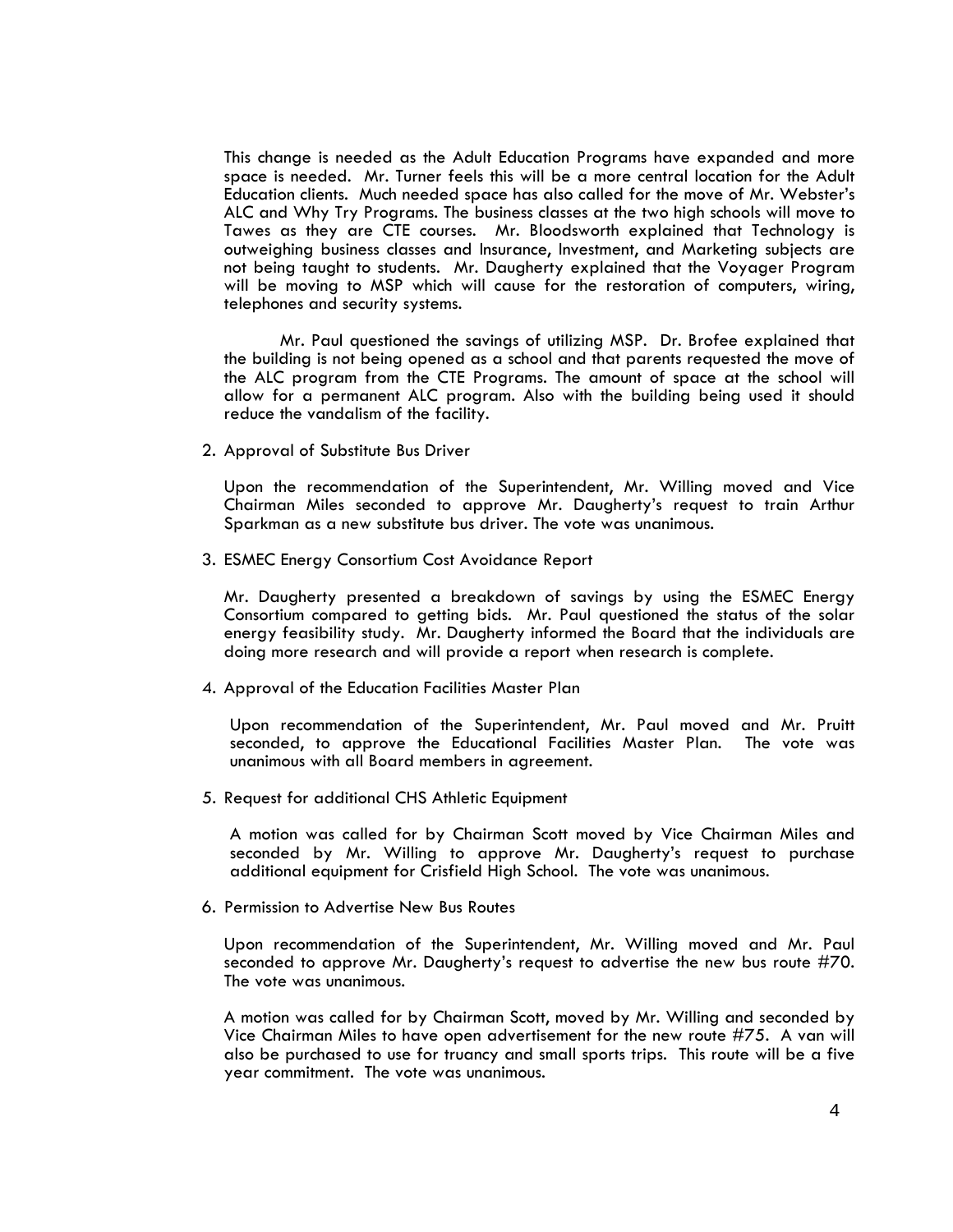# **B. Policies**

- 1. Upon recommendation of the Superintendent the Board will review and study revised Policy #100-13 (Administrative Procedures, Board of Education Meetings) for approval at the next Board meeting.
- 2. The Superintendent provided the Board with clarification to the revised SRO Policy #700-53. Mr. Paul stated that he would like the revised and clarified policy be distributed to all principals.
- 3. A motion was called for by Chairman Scott, moved by Mr. Pruitt and seconded by Mr. Paul to approve the 2007-2008 Board Meeting Calendar. The vote was unanimous with all Board members in agreement.

### **C. Human Resources Report**

1. New Hires, Retirees, and Resignations

A motion was called for by Chairman Scott, moved by Mr. Paul and seconded by Mr. Pruitt to approve Mr. Lawson's Human Resources Report as presented. The vote was unanimous. Mr. Paul stated "It is refreshing to see former students return to the system."

2. Out of State Travel

Mr. Lawson provided an informational summary of SCPS staff traveling out of state to conferences and was thanked by Chairman Scott.

3. Technology Certification Program

Mrs. Smoker provided the Board with data related to Technology Certification. A list of the committee was presented who helped developed the Tech Ed. Assessment. Mrs. Smoker's hopes are that the statistics will be better next year. Twelve Tech Ed. Integration courses will be offered June 25, 2007 to June 29, 2007.

### **D. Finance Report**

1. Category Transfers

A motion was called for by Chairman Scott, moved by Mr. Paul and seconded by Mr. Willing to approve category transfer request presented by Mrs. Miller. A telephone poll will be taken if needed for July for any amendments. The vote was unanimous.

2. Monthly Finance Report

Mrs. Miller presented the Board with the Monthly Finance Report. Mr. Paul thanked Mrs. Miller for the additional informational column on the budget sheet.